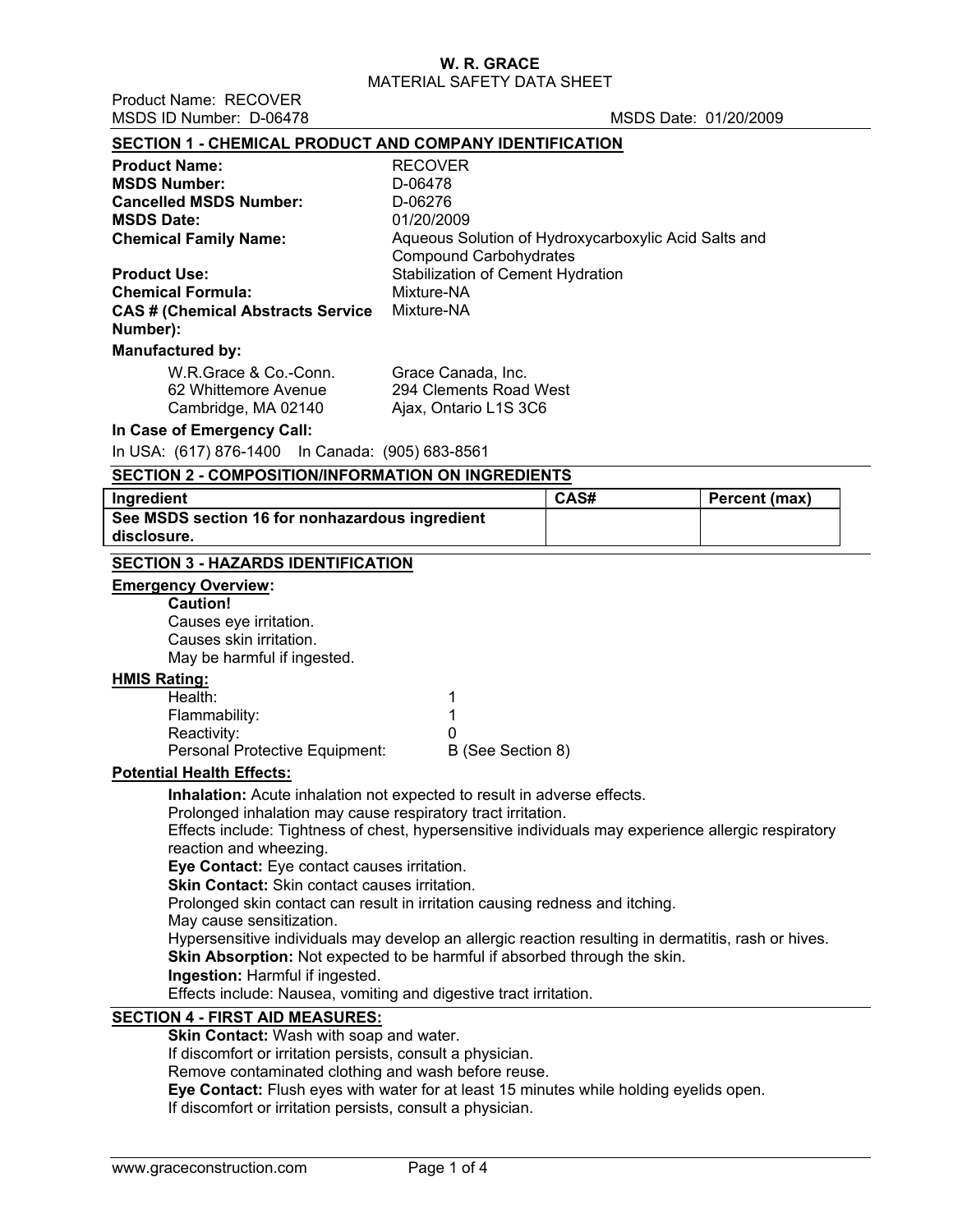Product Name: RECOVER MSDS ID Number: D-06478 MSDS Date: 01/20/2009

**NFPA** 

**Ingestion:** Do not induce vomiting.

Never give anything by mouth to an unconscious person.

If discomfort or irritation persists, consult a physician.

**Inhalation:** If symptoms develop, get fresh air. If symptoms persist, consult a physician.

If breathing has stopped, give artificial respiration then oxygen if needed.

# **SECTION 5 - FIRE AND EXPLOSION HAZARD DATA**

| <b>Flash Point:</b>               | >93°C/200°F        |
|-----------------------------------|--------------------|
| <b>Flash Point Method:</b>        | N/A-Aqueous System |
| <b>Lower Explosion Limit:</b>     | Not Available      |
| <b>Upper Explosion Limit:</b>     | Not Available      |
| <b>Auto-Ignition Temperature:</b> | Not Available      |
| <b>Rating:</b>                    |                    |
| Health:                           | 1                  |
| <b>Flammability:</b>              | 1                  |
| <b>Reactivity:</b>                | 0                  |

**Extinguishing Media:** In case of fire, use water spray, dry chemical, Carbon dioxide or foam. **Special Fire Fighting Procedures:** Wear self-contained breathing apparatus and complete personal protective equipment when potential for exposure to vapors or products of combustion exist. Water may be used to cool containers to prevent pressure build-up and possible auto-ignition or explosion. Avoid breathing hazardous vapors or products of combustion, keep upwind. Isolate area and keep unnecessary people away. Prevent run-off from fire control or dilution from entering streams or drinking water supplies.

No special procedures specific to this product.

**Unusual Fire and Explosion Hazards:** None.

# **SECTION 6 - ACCIDENTAL RELEASE MEASURES:**

**Spills/Leaks:** Use proper personal protective equipment. Do not flush to sewer or allow to enter waterways. Keep unnecessary people away.

Contain and/or absorb spill with inert material (i.e. sand, vermiculite) then place in a suitable container. For large spills, dike area and pump waste material into closed containers for disposal or reclamation.

### **SECTION 7 - HANDLING AND STORAGE**

**Precautionary Measures:** Avoid contact with eyes, skin and clothing.

Do not take internally.

Practice good personal hygiene to avoid ingestion.

Use only with adequate ventilation.

Wash clothing before reuse.

Keep away from heat, sparks and flame.

## **SECTION 8 - EXPOSURE CONTROLS AND PERSONAL PROTECTIVE EQUIPMENT**

### **EXPOSURE GUIDELINES (US)**

| Ingredient                          | ACGIH<br>- |                              |         |            |             |                                                                                           | OSHA<br><b>DEL</b> |  |  |  |
|-------------------------------------|------------|------------------------------|---------|------------|-------------|-------------------------------------------------------------------------------------------|--------------------|--|--|--|
|                                     | <b>TWA</b> | $\sim$ $\sim$ $\sim$<br>ᇰᆝᆮᄂ | Ceiling | <b>TWA</b> | <b>STEL</b> | Ceiling<br>Dust PE<br>Mineral<br>Specific and<br>Substance<br>ᆫᆫᇰ<br>$\ddot{\phantom{1}}$ |                    |  |  |  |
| <b>EVOORUDE CUIDELINER (CANADA)</b> |            |                              |         |            |             |                                                                                           |                    |  |  |  |

## **EXPOSURE GUIDELINES (CANADA)**

Employers should consult local Provincial regulatory limits for exposure guidelines which may vary locally.

**Engineering Controls:** Not generally required.

### **Personal Protective Equipment:**

**Respiratory Protection:** Respiratory protection is not normally required. However, a chemical cartridge respirator with organic vapor cartridge and a prefilter for dusts/mists is required at or above the applicable exposure limits (Consult above Exposure Guidelines). If no limits exist, use an approved respirator whenever a vapor or mist is generated or if respiratory irritation occurs. Supplied air respirator (SCBA) is required at exposure levels above the capabilities of a chemical cartridge respirator.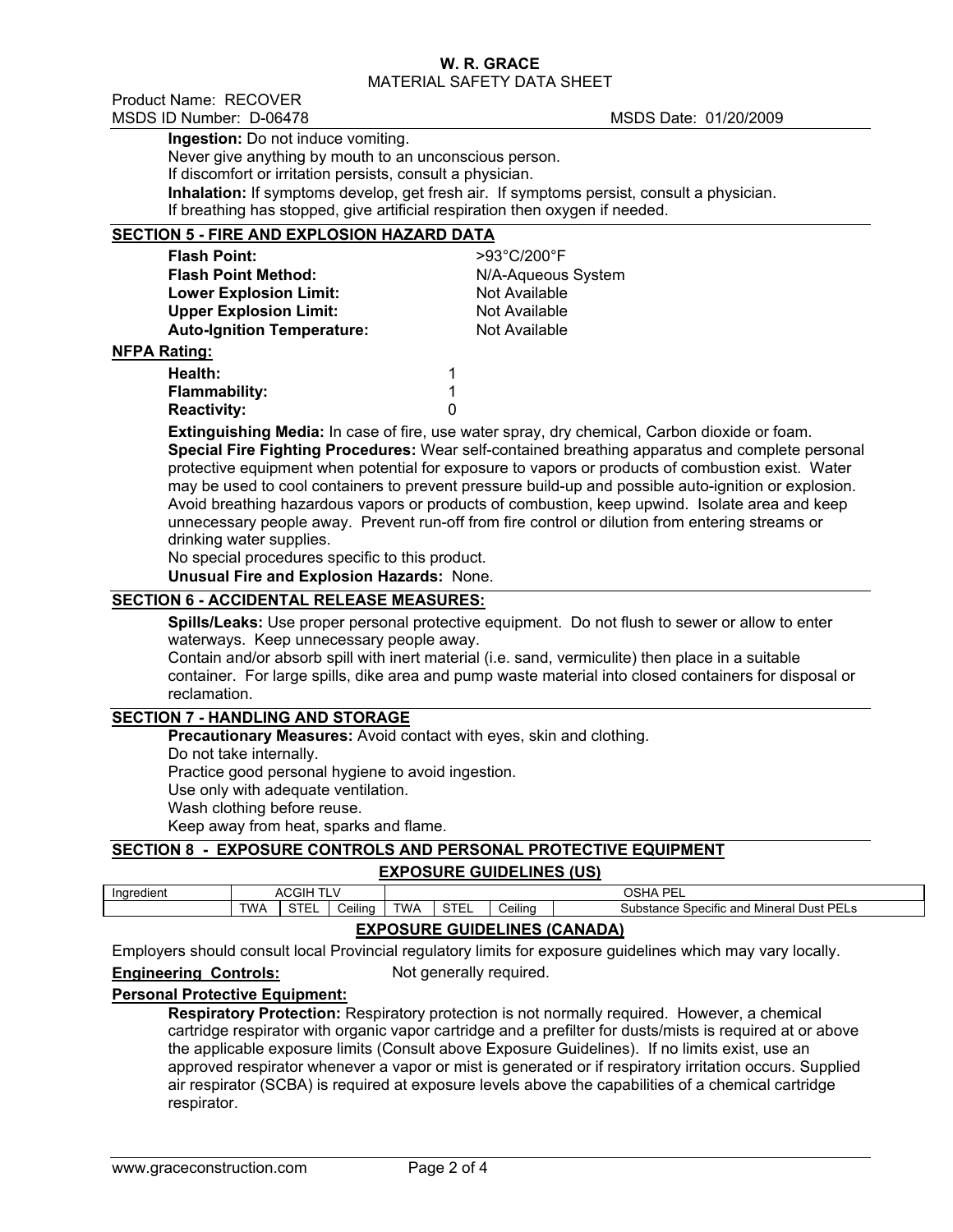Product Name: RECOVER MSDS ID Number: D-06478 MSDS Date: 01/20/2009

**Skin Protection:** Rubber or other impervious gloves should be worn to prevent skin contact. **Eye Protection:** At minimum, safety glasses with side shields should be worn where exposure to excessive dust or spray is likely.

**Work/Hygienic Practices:** Use good personal hygiene practices. None beyond those noted above.

## **SECTION 9 - PHYSICAL AND CHEMICAL PROPERTIES**

| <b>Physical State:</b>                          | Liquid                                           |
|-------------------------------------------------|--------------------------------------------------|
| Appearance/Odor:                                | Clear green liquid with a slight ammoniacal odor |
| <b>Odor Threshold: (ppm)</b>                    | None Established                                 |
| pH:                                             | $5 - 8$                                          |
| Vapor Pressure: (Mm Hg)                         | $\sim$ = Water                                   |
| <b>Vapor Density:</b> $(Air = 1)$               | $\sim$ = Water                                   |
| <b>Solubility In Water:</b>                     | Complete                                         |
| <b>Specific Gravity:</b> (Water = $1$ )         | $1.1 - 1.2$                                      |
| <b>Evaporation Rate:</b> (Butyl Acetate = $1$ ) | Not Applicable                                   |
| <b>Boiling Point:</b>                           | >100°C/212°F                                     |
| <b>Viscosity:</b>                               | Unknown                                          |
| <b>Bulk Density: (Pounds/Cubic Foot)(Pcf)</b>   | Not Applicable                                   |
| % Volatiles (gr/L): (70°F)(21°C)                | $~50\%$ (As Water)                               |
| <b>SECTION 10 - STABILITY AND REACTIVITY</b>    |                                                  |

**Chemical Stability:** Stable **Conditions To Avoid:** None known for this product. **Hazardous Polymerization:** Will not polymerize.<br>**Hazardous Decomposition Products:** None known for this product. **Hazardous Decomposition Products:** 

# **SECTION 11 - TOXICOLOGICAL INFORMATION**

| Ingredient(No data unless listed.)                                                                           |                                                                                                                                                                                                                                                                                                                | <b>CAS Number</b>                    |             | LD50 and LC50 |            |             |  |  |
|--------------------------------------------------------------------------------------------------------------|----------------------------------------------------------------------------------------------------------------------------------------------------------------------------------------------------------------------------------------------------------------------------------------------------------------|--------------------------------------|-------------|---------------|------------|-------------|--|--|
| <b>Carcinogenicity:</b>                                                                                      |                                                                                                                                                                                                                                                                                                                |                                      |             |               |            |             |  |  |
| Ingredient                                                                                                   | <b>IARC</b>                                                                                                                                                                                                                                                                                                    | <b>IARC</b>                          | <b>IARC</b> | <b>NTP</b>    | <b>NTP</b> | <b>OSHA</b> |  |  |
|                                                                                                              | Group 1                                                                                                                                                                                                                                                                                                        | Group 2A                             | Group 2B    | Known         | Suspect    |             |  |  |
|                                                                                                              | <b>Mutagenicity:</b><br>Not applicable.                                                                                                                                                                                                                                                                        |                                      |             |               |            |             |  |  |
|                                                                                                              | Teratogenicity:<br>Not applicable.                                                                                                                                                                                                                                                                             |                                      |             |               |            |             |  |  |
| <b>Reproductive Toxicity:</b>                                                                                |                                                                                                                                                                                                                                                                                                                | Not applicable.                      |             |               |            |             |  |  |
| <b>SECTION 12 - ECOLOGICAL INFORMATION</b>                                                                   |                                                                                                                                                                                                                                                                                                                |                                      |             |               |            |             |  |  |
| <b>Environmental Fate:</b>                                                                                   |                                                                                                                                                                                                                                                                                                                | No data available for product.       |             |               |            |             |  |  |
| <b>Ecotoxicity:</b>                                                                                          |                                                                                                                                                                                                                                                                                                                | No data available for product.       |             |               |            |             |  |  |
| <b>SECTION 13 - DISPOSAL CONSIDERATIONS</b>                                                                  |                                                                                                                                                                                                                                                                                                                |                                      |             |               |            |             |  |  |
| regulations.                                                                                                 | Waste Disposal Procedures: Consult all regulations (federal, state, provincial, local) or a qualified<br>waste disposal firm when characterizing waste for disposal. According to EPA (40 CFR § 261),<br>waste of this product is not defined as hazardous. Dispose of waste in accordance with all applicable |                                      |             |               |            |             |  |  |
| <b>SECTION 14 - TRANSPORTATION INFORMATION</b>                                                               |                                                                                                                                                                                                                                                                                                                |                                      |             |               |            |             |  |  |
| <b>Proper Shipping Name:</b><br><b>UN/NA Number:</b>                                                         |                                                                                                                                                                                                                                                                                                                | Not Applicable                       |             |               |            |             |  |  |
| <b>Domestic Hazard Class:</b>                                                                                |                                                                                                                                                                                                                                                                                                                | Not Applicable<br>Nonhazardous       |             |               |            |             |  |  |
| <b>Surface Freight Classification:</b>                                                                       |                                                                                                                                                                                                                                                                                                                | Washing Compound, N.O.I.B.N. Liquid. |             |               |            |             |  |  |
| <b>Label/Placard Required:</b>                                                                               |                                                                                                                                                                                                                                                                                                                | Not Applicable                       |             |               |            |             |  |  |
|                                                                                                              |                                                                                                                                                                                                                                                                                                                |                                      |             |               |            |             |  |  |
| <b>SECTION 15 - REGULATORY INFORMATION</b>                                                                   |                                                                                                                                                                                                                                                                                                                |                                      |             |               |            |             |  |  |
| <b>REGULATORY CHEMICAL LISTS:</b>                                                                            |                                                                                                                                                                                                                                                                                                                |                                      |             |               |            |             |  |  |
| <b>CERCLA (Comprehensive Response Compensation and Liability Act):</b><br>(None present unless listed below) |                                                                                                                                                                                                                                                                                                                |                                      |             |               |            |             |  |  |